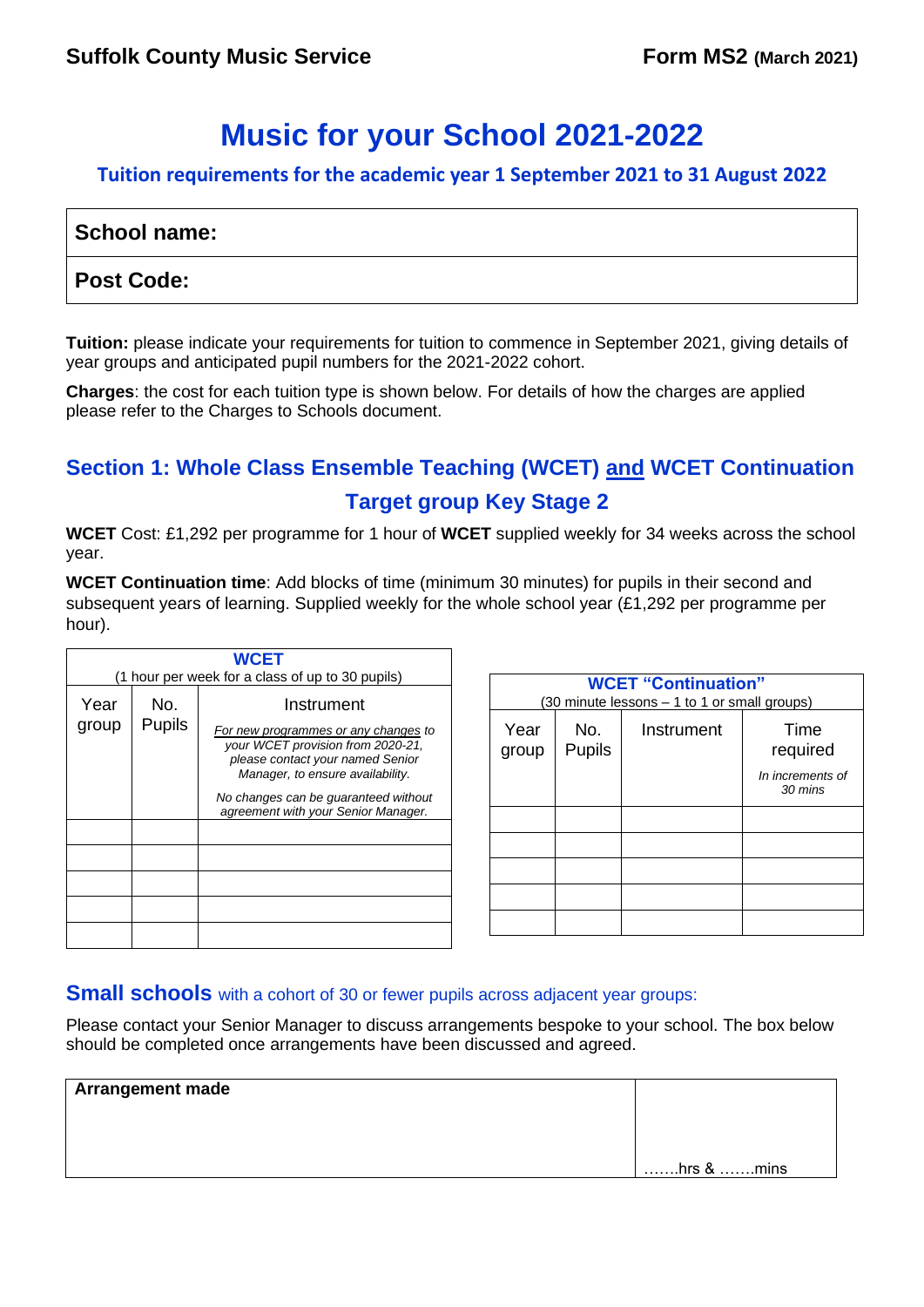# **Section 2: Instrumental & Vocal Tuition (IVT)**

#### **For 1-1 and Small Group Lessons**

Cost: £1,428 per hour of **IVT** supplied weekly for 34 weeks across the school year.

| <b>Instrument Discipline</b>                                                  | Year<br>group(s) | <b>No. Pupils</b> | <b>Hours and minutes</b><br>per week   |
|-------------------------------------------------------------------------------|------------------|-------------------|----------------------------------------|
| <b>Upper string violin, viola</b>                                             |                  |                   | $\dots\dots$ hrs & $\dots\dots$ . mins |
| Lower string cello, double bass                                               |                  |                   |                                        |
| Double reed oboe, bassoon                                                     |                  |                   |                                        |
| <b>Woodwind flute, clarinet, saxophone</b>                                    |                  |                   | $\ldots$ hrs & $\ldots$ mins           |
| Brass cornet, trumpet, French horn, euphonium,<br>trombone, tuba, etc.        |                  |                   | $\dots$ hrs & $\dots$ mins             |
| <b>Percussion</b> orchestral percussion, drum kit                             |                  |                   | $\dots\dots$ hrs & $\dots\dots$ . mins |
| Guitar - classical                                                            |                  |                   | $\dots\dots$ hrs & $\dots\dots$ mins   |
| Guitar - electric                                                             |                  |                   | $\ldots$ hrs & $\ldots$ mins           |
| Guitar - bass guitar                                                          |                  |                   | $\dots\dots$ hrs & $\dots\dots$ . mins |
| <b>Ukulele</b>                                                                |                  |                   | $\dots\dots$ hrs & $\dots\dots$ . mins |
| Vocal                                                                         |                  |                   | $\dots\dots$ hrs & $\dots\dots$ mins   |
| Piano                                                                         |                  |                   | $\dots\dots$ hrs & $\dots\dots$ . mins |
| <b>Ensembles</b> Orchestra & band directing & coaching (please give details). |                  |                   |                                        |
|                                                                               |                  |                   |                                        |

### **Section 3: All other services and bespoke requests**

#### **For example: Choir Direction; Singing Assemblies; World percussion (Djembe, Samba)**

Cost: £48 per tutor/hour

Please outline what you would like below with your contact details. A Senior Manager will contact you to discuss the best options for your school.

| <b>Request</b> |                              |
|----------------|------------------------------|
|                | $\ldots$ hrs & $\ldots$ mins |

#### **Section 4: Pricing at a glance (a more detailed itemised pricing breakdown is available in the 'Charges to Schools' document)**

| <b>Provision</b><br><b>Type</b> | Rate<br>per hour / 34<br>weeks delivery | <b>Order</b><br>amount<br>(in hours) | <b>Total</b> |
|---------------------------------|-----------------------------------------|--------------------------------------|--------------|
| <b>WCET</b>                     | £1292                                   | Please enter                         |              |
| Continuation                    | £1292                                   | Please enter                         |              |
| <b>IVT</b>                      | £1428                                   | Please enter                         |              |
| Bespoke                         | £48*                                    | Please enter                         |              |
| * Cost for each hour            |                                         | <b>Total cost</b>                    |              |